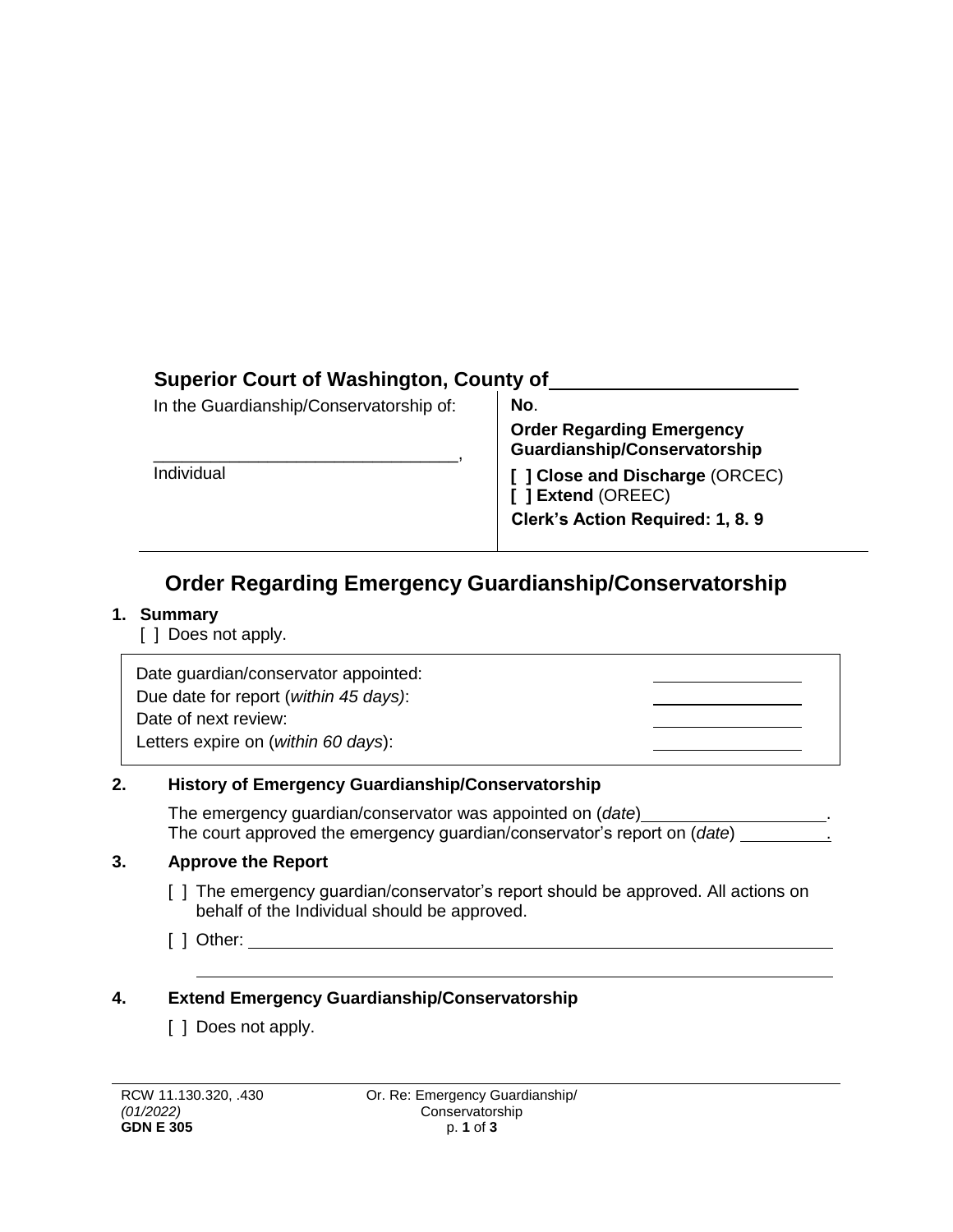[ ] Extend the emergency [ ] guardian [ ] conservator appointment an additional 60 days.

### **5. Close Emergency Guardianship/Conservatorship**

- [ ] Does not apply.
- [ ] Since the entry of the guardian/conservator's emergency report, the conservatorship bond in the amount of \$**\_\_\_\_\_\_\_\_\_\_\_\_\_** with (*insurer*) identified by bond number **incomedy** is in place.
- [ ] The bond should be exonerated.
- [ ] The following blocked accounts should be unblocked at *(name of financial institution and account #)* .
- [ ] The emergency case has ended. An *Order Appointing Guardian/Conservator* has been entered in case number

#### **6. Fees**

- [ ] The guardian/conservator's fees in the amount of  $\frac{1}{2}$  are reasonable and should be approved.
- [ ] Attorney fees in the amount of \$ are reasonable and should be approved.

### **Ordered.**

#### **7. Reporting**

- [ ] The emergency report is approved and all actions taken by the guardian/conservator are approved.
- [ ]

### **8. Extend**

- [ ] Does not apply.
- [ ] The emergency appointment is extended for 60 days for the: [ ] Guardian and/or [ ] Conservator.

**The clerk of the court shall** issue letters of guardianship and/or conservatorship valid for 60 days to *(name)* .

[ ] *(Name)* must file a *Petition to Appoint a Guardian/ Conservator.*

#### **9. Close**

- [ ] Does not apply.
- [ ] The emergency guardianship/conservatorship proceeding of the Individual is completed.
	- The guardian/conservator is discharged.
	- The bond is exonerated and the accounts listed in **5** are unblocked.
	- This emergency case is closed.